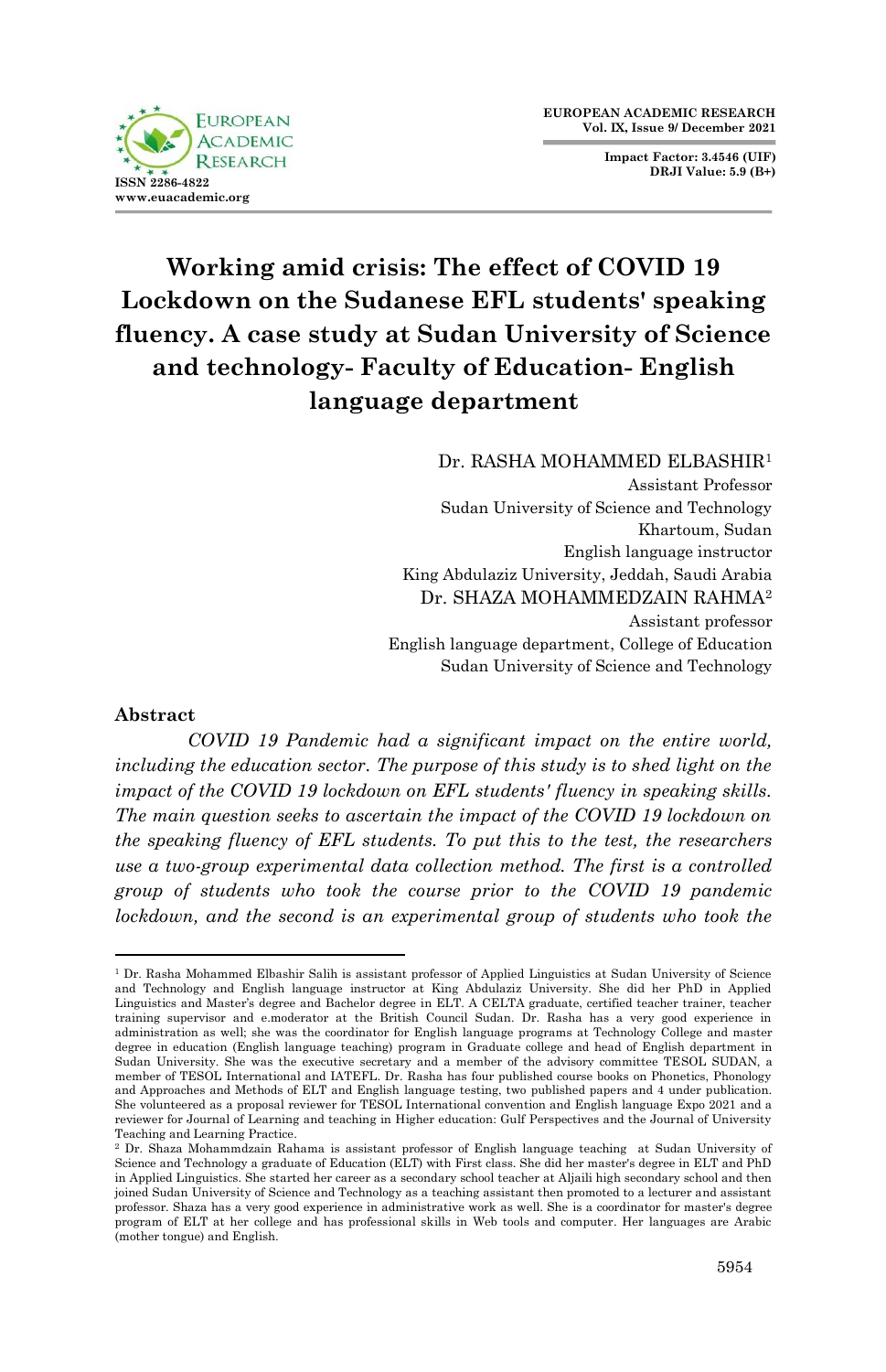*course after the lockdown. When the researchers compared the grades of the students on a standardized test of the Speaking skills course before and after the lockdown, the results have shown that the experimental group scores were higher than the controlled group, indicating that the lockdown had no effect on the students' speaking fluency. The researchers can attribute this to the course's nature; unlike other academic courses, students can always practice speaking English inside and outside of the classroom. With the advancement of technology, students can now attend classes online and form friendships with native speakers through various social media applications such as WhatsApp and Facebook. Telegram and Twitter. (the author). Sudanese students were in a difficult situation.*

**Keywords:** Speaking fluency, COVID 19 pandemic, Lockdown, EFL students, Sudan

# **INTRODUCTION**

On Friday March 13th 2020, Sudan's Federal Minister of Health announced the first confirmed COVID-19 case in Sudan, a man in his fifties who recently came from the UAE and then passed away in Sudan. Since then, the Government of Sudan has declared a national state of health emergency, closed Sudan's borders, suspended flights in and out of the country, and ordered the closure of educational institutions for an initial period of one month and then was extended to the start of the new academic year in September. At the time of the closing of educational institutions, the academic year had ended apart from the final exams for Grades 8 and Grade 11 (grade 3 in secondary school). This lockdown has impacted the education of more than 653,000 tertiary level students.

Speaking, as an indispensable factor for language teaching and learning, can "facilitate language acquisition and development," and it can support learners' academic as well as professional success. English speaking, as an important aspect of language skills, should not be undervalued, but rather "developed in its own right." As a result, good speaking skills are essential for English learners, particularly those who major in English at higher institutions, as English teaching is likely to be their long-term career. (Wang, 2014).

# **LITERATURE REVIEW & PREVIOUS STUDIES**

Many studies were conducted to study the impact of the COVID 19 pandemic on education in general and EFL teaching and learning in particular.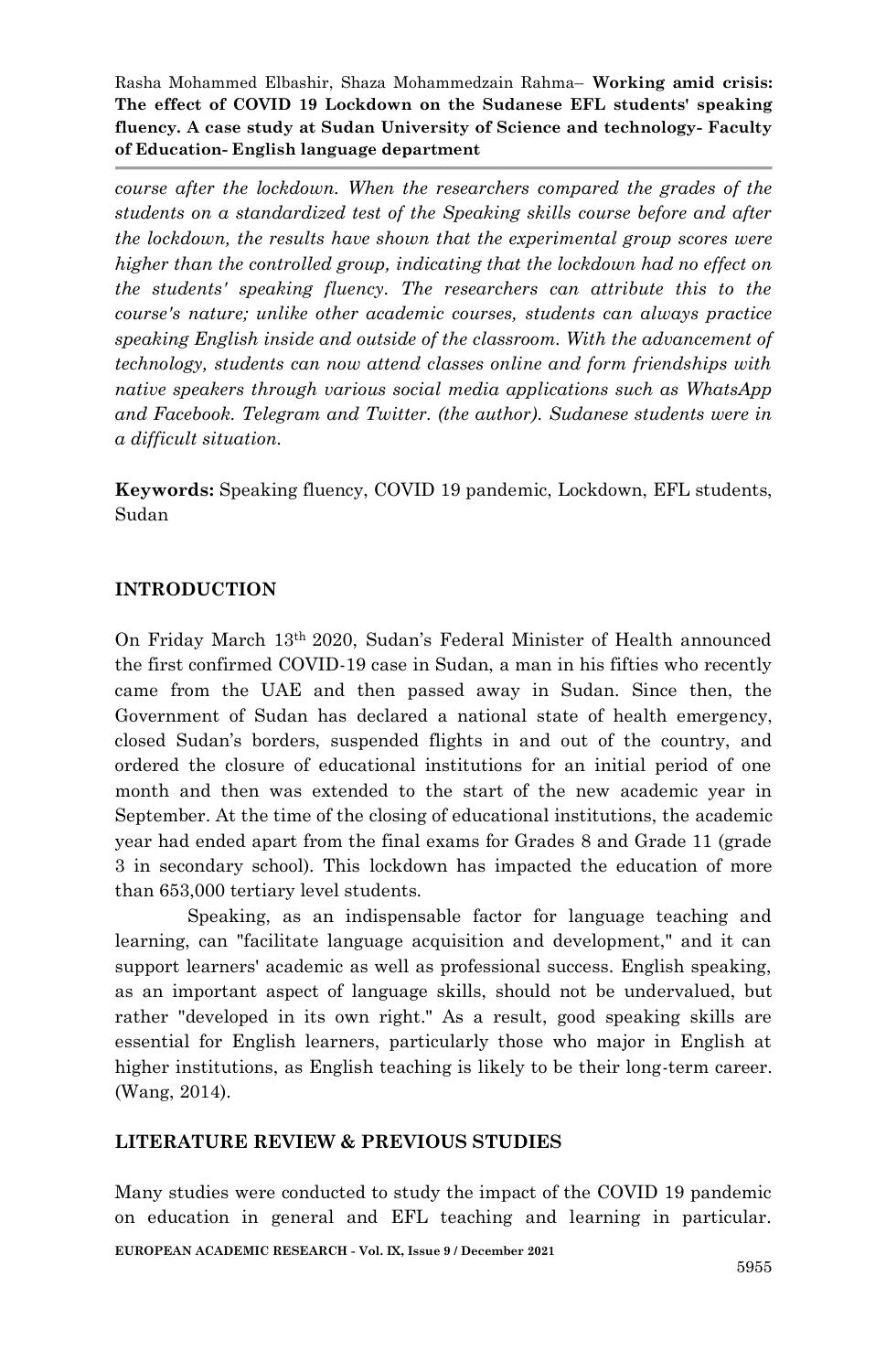Hmedat, 2021 stated that Covid-19 has made a sudden change in higher educational institutions, the pandemic has forced a halt in the methods and techniques of learning. Students have been unable to engage in learning activities as a result of the situation. Higher educational institutions' activities were being disrupted, and it is unclear how long the situation will endure. Under the current circumstances, it is critical to transition to a distance learning platform via the online procedure. In a country like India, where learners are diverse and infrastructure obstacles abound, the benefits of online learning have long been debated. The current study focuses on the frequent challenges that higher education institutions confront, as well as possible solutions that might be implemented in the current circumstances to ensure uninterrupted learning. (Hmedat, 2021) Due to the existing circumstances, there is a significant chance to test the viability of using electronic programs in remote education. Many countries have come to rely on online learning while preserving traditional classes, to develop the educational process in all its stages. This development, which leads to the availability of learning throughout the day through various methods, to provide educational content with static and moving visual elements, and audio-visual effects, which makes education more exciting and enjoyable and with higher efficiency, effort and less time. (A. Ibrahim et al., 2021).

The closure of schools and universities has in turn led to decline in classroom hours, challenges in international student enrolments and rising inequality in learning. The response phase has led to emergence of new trends across educational institutions. These range from rapid shift to online learning without essential training and development for teachers, increased reliance on EdTech startups and reduced learning transfer which has impacted the overall state of learning transfer negatively. Considering the outcomes of response phase and the existing challenges, the focus was on deriving realistic solutions ranging from adoption of blended learning solutions across remote and hybrid learning. Also, the discussions shed light on classifying learners based on the urgency to get back to traditional classes, adopting systems and process based on digital competence levels and most importantly in bringing about changes across educational policies and frameworks for a better tomorrow. (Hmedat, 2021). The following are the main factors that support the usage of e-learning system during COVID-19 pandemic and should be considered by universities in the future: technology factors, e-learning system quality factors, cultural aspects, elf-efficacy factors, and trust factors. On the other hand , there are three major obstacles to using an e-learning system: change management concerns, e-learning system technical issues, and financial support issues. (Almaiah et al., 2020). In the Sudan the experience was different one of the studies done there is Gaily et al., 2021 who mainly explores the use of ICT to support EFL learning and how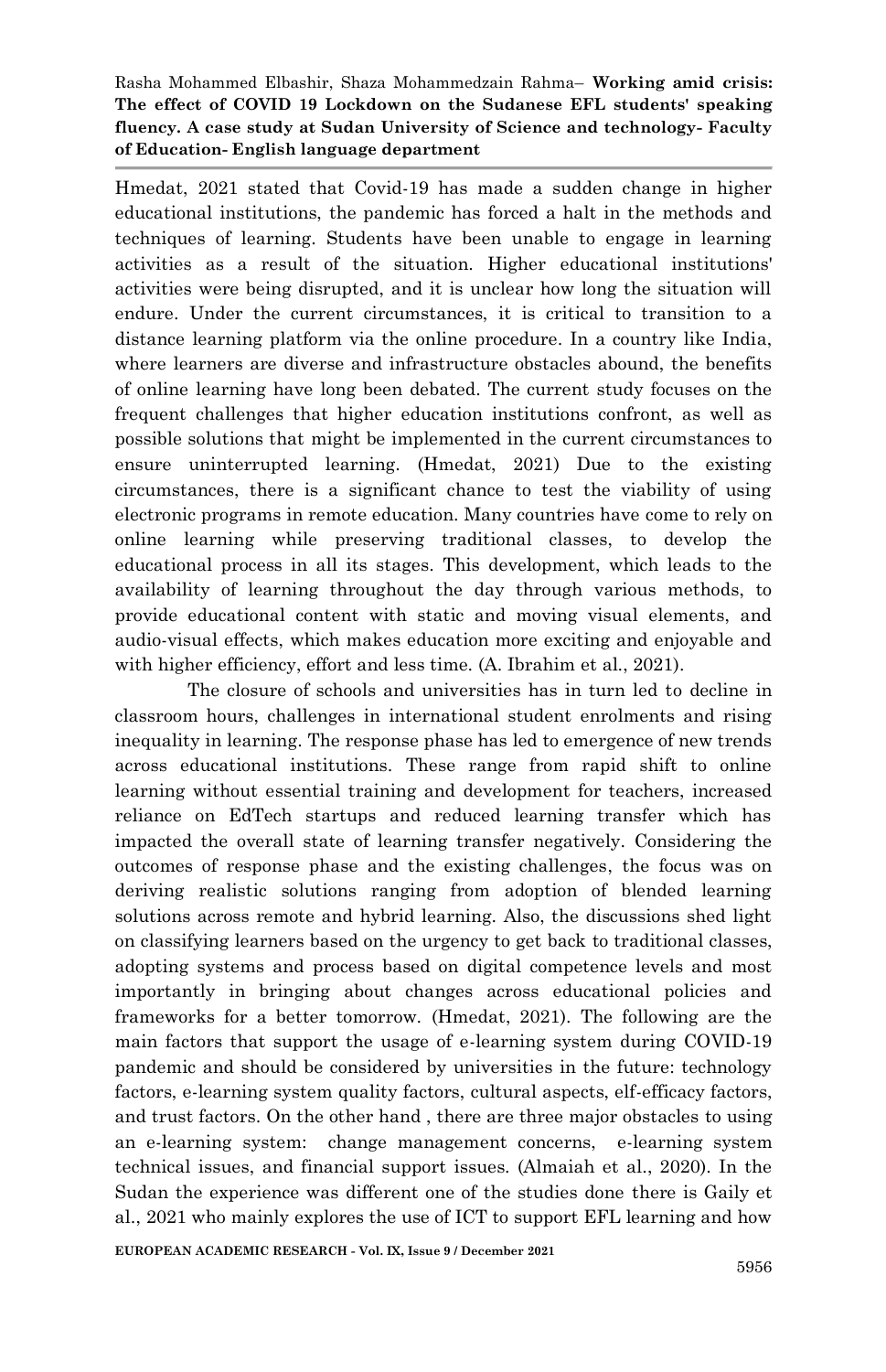traditional on campus language classrooms could possibly be replaced by cyber-classes particularly at the time of crisis. Consequently, the study scrutinizes some potential problems of online tutoring mainly from learners' perspective. Thus, it reflects the AOU learners' perceptions regarding various issues pertinent to implementation of virtual classrooms as a new educational instrument introduced in the place of regular face to face classes to achieve the goal of upgrading and enhancing students' level of language proficiency while being fully autonomous distance learners. Finally, the paper also examines the prospects of building more successful virtual learning environment within the context of Arab Open University in Sudan**.** The findings demonstrated that, despite some difficulties in accessing online programs, the Sudanese students still had good sentiments toward this sort of remote education. (Gaily et al., 2021)

Other factors have impacted the Sudanese students since the emergence of the novel coronavirus disease 19 (COVID-19), many people were facing daily life changes that could predispose them to anxiety. For the Sudanese university students, the situation is even more complicated because of the limited availability of online learning and the difficult economic situation of the country. Results indicated that of the 75.1% participants, had a low anxiety level, 15.5% had a moderate anxiety level and 9.4% had a potentially concerning level of anxiety. Experiencing no symptoms during the past 14 days was associated with a low level of anxiety. (Abas et al., 2021)

Language is primarily a spoken, rather than a written, phenomenon. Before there was anything to read, people chatted and listened for a long time. This is why it is believed that the invention of writing was a recent occurrence in the lengthy history of humanity. Speaking is an important communication skill. The characteristic of culture is good pronunciation and fluency in speaking ability, and it is the teacher's responsibility to achieve this goal in a manner similar to that of an Englishman. Teachers and students must put up constant effort in this direction. Teachers should receive pronunciation instruction. The emphasis on speaking and pronunciation should be emphasized throughout the curriculum. Exams should also focus on the student's ability to communicate. There's no reason why students can't improve their speaking and pronunciation skills. (Hussain, 2017). Students had positive attitudes towards the importance of speaking English; appreciated the benefits that online learning offers, but felt it could not replace face-to-face learning. (Alzamil, 2021) understanding the 'combinatorial' nature of speech, which includes the linguistic and discourse features of speech, the core speaking skills that enable speakers to process and produce speech, and communication strategies for managing and maintaining spoken interactions, is necessary for being a competent teacher of speaking (Burns, 2019)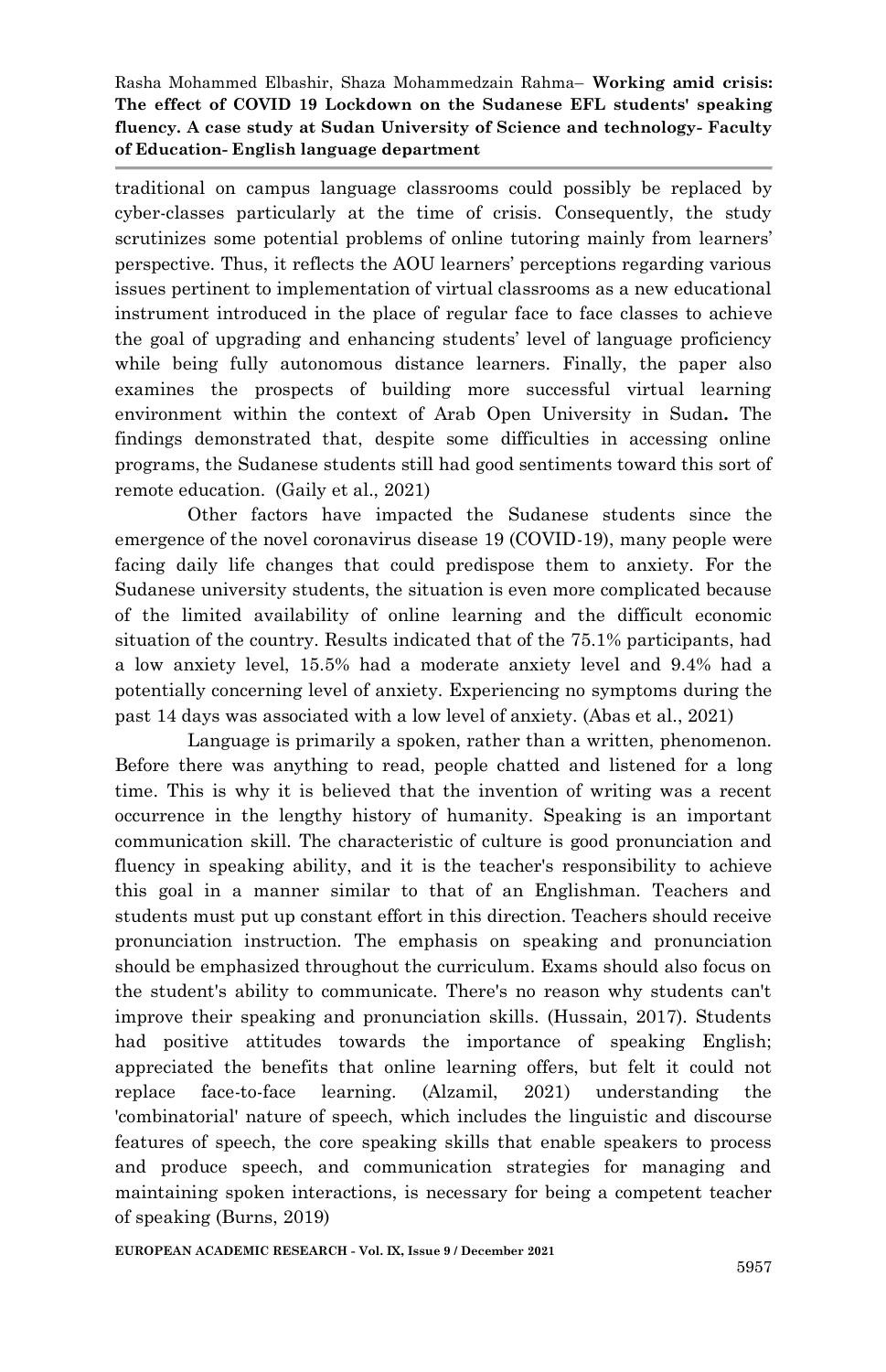## *Crisis in Sudan*

Sudan is affected by a combination of political and economic instability, conflict, climate change-related shocks including heavy flooding and severe drought, endemics, and an influx of refugees from neighboring countries. These factors have contributed to heightened poverty, increased population displacement, and food insecurity. In 2020, Sudan's economy – which had been in crisis since 2018 – suffered a sharp decline. The economic crisis, combined with unprecedented flooding and the depletion of state resources due to the economic crisis, resulted in an estimated 9.6 million people facing Crisis (IPC Phase 3) and above levels of food insecurity. *(SUDAN Humanitarian Impact of Multiple Protracted Crises, 2020)*

# *Education during crisis*

At the start of 2020, an estimated three million students were not attending school. Because of floods and COVID-19-related school closures, education has faced severe disruption. More than 8.1 million students in Sudan have not been able to attend school as a result of COVID-19 lockdown measures that closed schools across the country on 15 March,2020. COVID-19-related school closures follow extensive interruption to learning in 2019 because of civil and political unrest. On 13 September, 2020 secondary school exams for the past academic year that had been postponed from April were held across Sudan; however, a significant number of students were absent. The large number of absentees may be the result of lengthy school closures and an increase in poverty because of economic insecurity. (*SUDAN Humanitarian Impact of Multiple Protracted Crisis*, 2020)

## **IMPACT OF COVID-19 ON EDUCATION IN SUDAN**

Given that students were on school break, COVID-19, at this stage, has minimal effect on the delivery of the curriculum given that there were no classes that were missed. There was time for applications to University for students finalized secondary school and have not been able to conduct their exams as university starts in August/September. However, at the same time the students in Sudan were out of school for a period of six months with no formal learning. This is followed by previous year in which students missed up to 70 days of schooling due to the Sudan revolution. School closures, for example, is disrupting students' daily routines, creating additional stress on families, and exposing students to new protection risks. As they start hearing more messages on COVID-19, they become worried about their own safety as well as that of their loved ones*. (GUIDANCE NOTE FOR EDUCATION SECTOR DURING COVID-19 IN SUDAN, 202*0) Lockdown, which is applying physical distancing measures and restriction of movement, was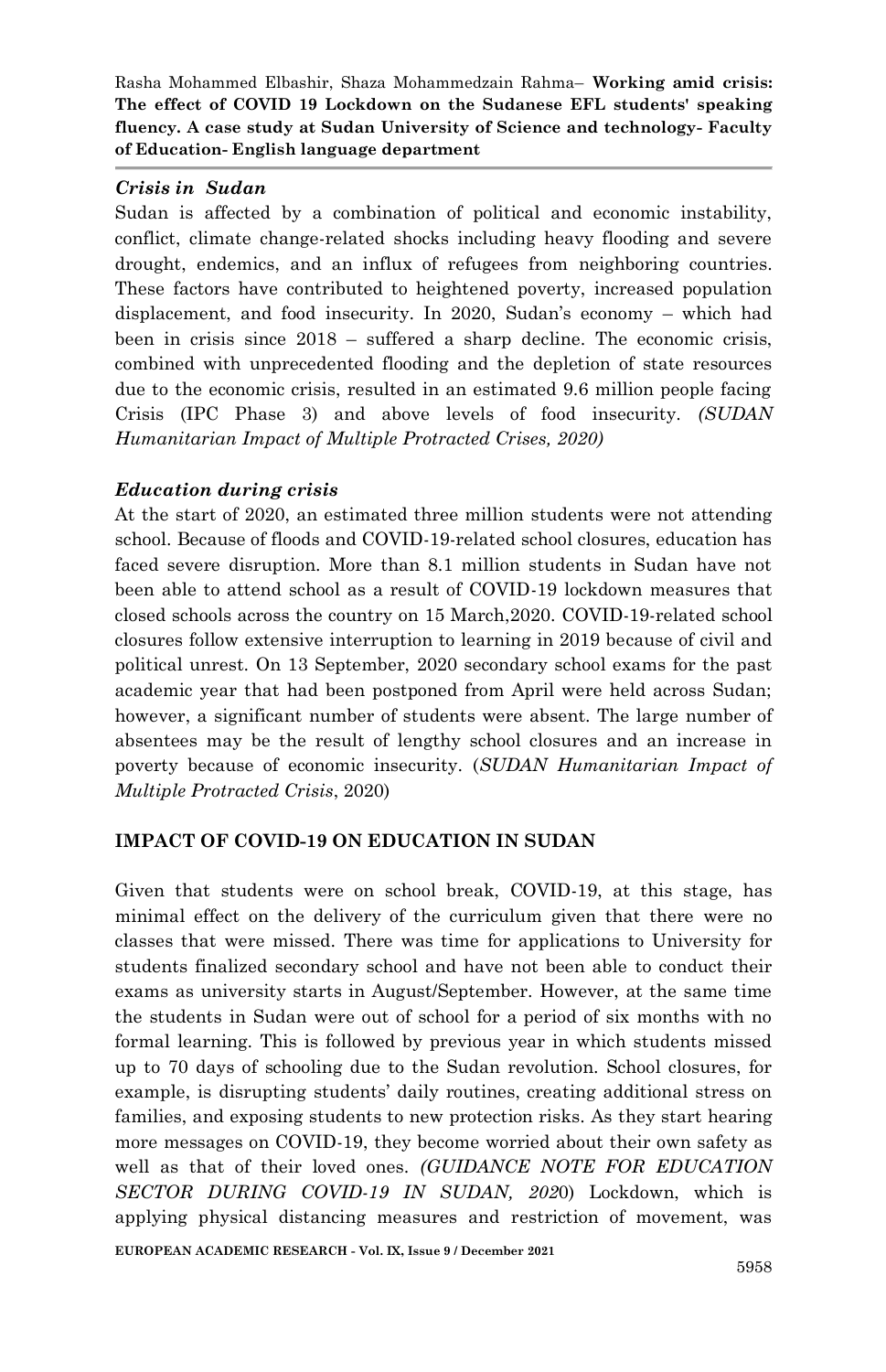adopted by many countries to slow down the spread of the disease, however, this had unfavorable consequences for the communities and individuals, not only that it has affected the social and economic aspects of life, but also the psychological health (Abas et al., 2021)

# **E-learning in Sudan**

# **Current status of E-learning in Sudan:**

Private and public universities in Sudan were instructed to commence online learning and teaching, around four months after all higher education schools were closed on 14 March 2020, owing to the outbreak of Covid19. Experts were concerned about the readiness of staff and university students to handle the transition.

# **The major barriers of E-learning**

Many studies had dealt with the challenges and barriers of e-learning in developing countries, some of them can be shown as follows: categorized the barriers of e-learning into three areas namely: a. personal factors: these factors involve all barriers that are related to a person. Lack of time for preparation of online learning content is one of the personal barriers in Elearning, for the lecturers with fewer experiences in e-learning. In addition to that, instructors with less experience and skill with e-learning have doubts about their skills to deliver classes online and seem to be less self-confident. Another personal factor of online learning barrier is a lack of individual motivation; b. institutional and cultural factors: such as lack of support, lack of training centers of ICT utilization, and lack of recognition of online teaching. c. technical factors. These factors related to the usage of technology and infrastructure. Technical factors include lack of skills in using E-Learning tools, lack of infrastructure (no stable WIFI connection), and usability. Also, lack of equipment such as computers, laptops, and tablets. (Ibrahim, 2021)

# *Potential Challenges of Online Classes*

Implementing ELearning within the context of the tertiary level. In this regard, it has been shown that administrative or institutional problems of using technology in the higher education institutes include lack of strategies, as well as lack of institutional policies and administrative costs. Pedagogically, there's still some common misperception in tutors' mind regarding online teaching practice. The majority of teachers still do believe that they could carry out their online sessions following the same procedures that they used to conduct in their face-to-face tutorials neglecting the fact that the practice of online delivery is totally distinguished from the face-to-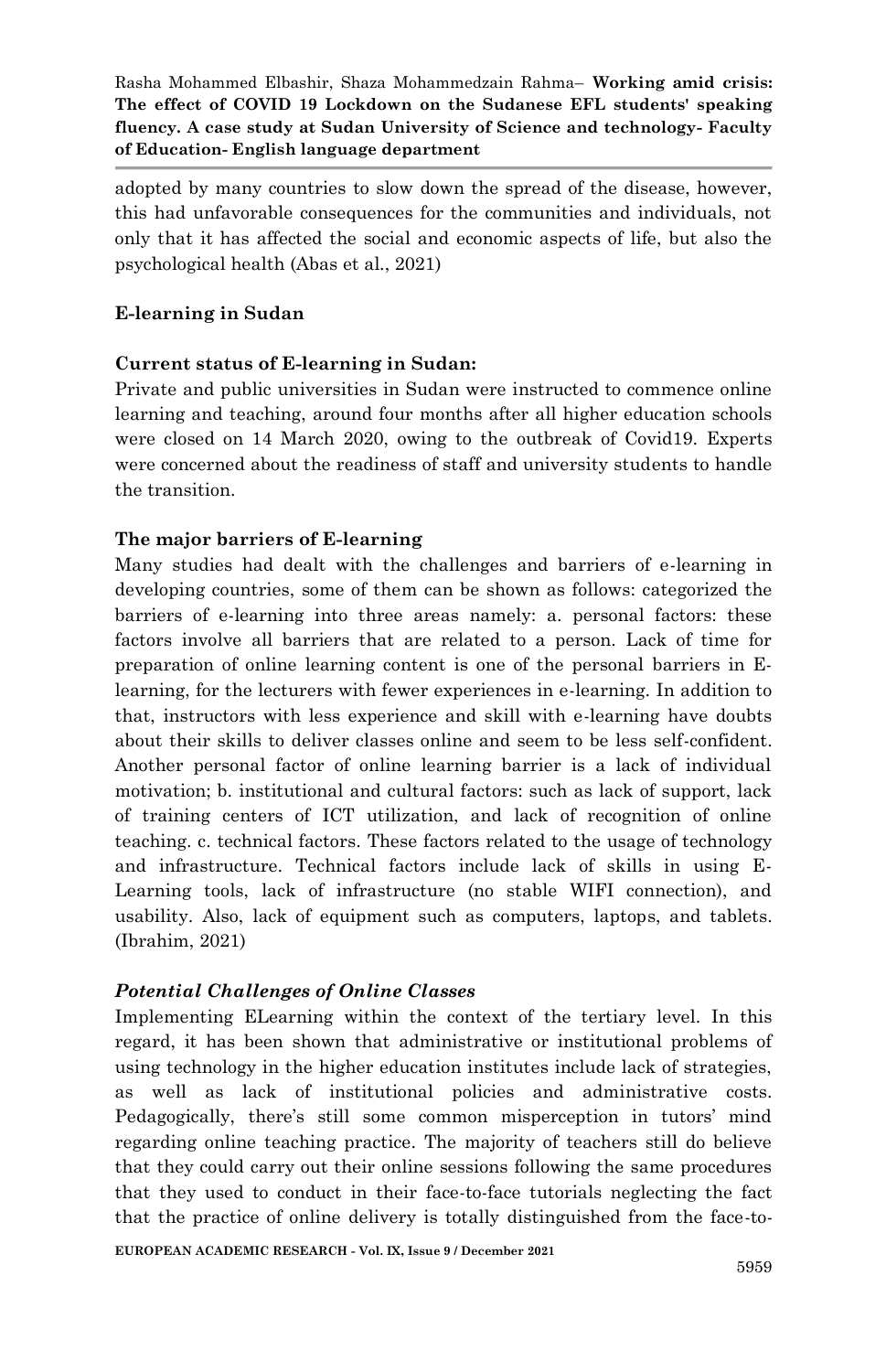face mode in several ways. Thus, it is clearly evident that not all approaches and methodologies of face-to-face classes are applicable in case of online context and vice versa, accordingly, the EFL teachers should shoulder the responsibility of transforming their lessons into digital learning with some new different insights and perceptions. To sum up, while modern technology has revolutionized the ELT realm, the pedagogical practice seems to be less dynamic and thus there's still a growing demand for further research to modernize EL theories and practice in a way that could allow students to learn in more interesting digitalized environment. (Gaily et al., 2021)

# **The context at Sudan University of Science and Technology**

As previously stated, Sudan University of Science and Technology, as a technological pioneer, was the only university to transition to remote learning as soon as the lockdown began. SUST decided to alternate face-to-face lectures with virtual ones as Covid 19 spread across the country, and the English Language Department as part of the University did the same, using the educational platform (Moodle) and a WhatsApp group for each subject to make communication with students easier. The researchers wish they could say the process went smoothly, but students faced numerous obstacles that prevented them from transitioning to online education, including weak networks in rural areas outside of Khartoum, Sudan's capital, and a lack of smartphones due to the poor economic situation and the pandemic, some students did not have access to smartphones and were unable to obtain one. Due to the nature of the course, it was impossible to teach Speaking skills or even record sessions. As a result, the teacher decided to postpone the commencement of the course until the end of the lockdown so that he could teach them in person. (The authors),

## *Definition of Speaking*

Speaking, according to Longman Dictionary, is the utterance of intelligible speech or the appearance of being capable of speech. Speaking is the process of verbally expressing one's thoughts and feelings, reflecting on and shaping one's experience, and sharing information. Speaking is a complex process that involves both thinking and language skills, as well as social skills. The speaker combines words to form sentences and paragraphs and employs a socially appropriate language style. Speaking is development for the relationships between a speaker and her/his hearer. Speaking also entails deciding whether logical linguistic, psychological, and physical rules should be followed in a certain communicative circumstance.

Teachers should educate pupils the following procedures in order to make speaking proper and understandable: Speak clearly and expressively about their views. 2011 (Bin Tahir) Speaking is a highly complex and dynamic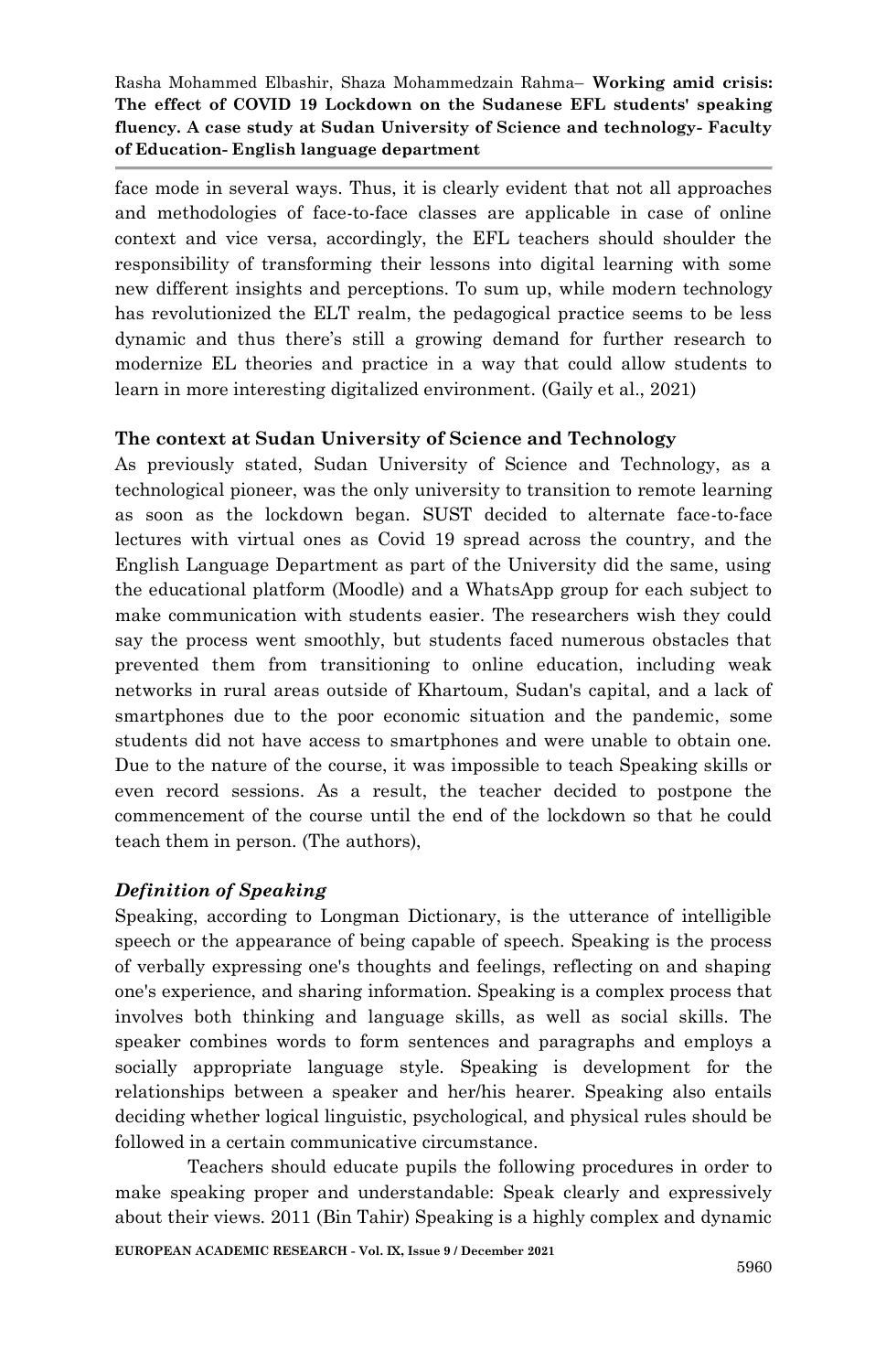talent that requires the simultaneous activation of numerous processes cognitive, bodily, and socio-cultural - and the activation of a speaker's knowledge and skills in real-time. As a result, it is critical that speaking be explicitly taught in language schools — "doing" speaking through a sequence of activities is not the same as learning the knowledge, abilities, and techniques of speaking. (2019, Burns)

## **Micro-Skills of oral communication**

Speaking necessitates mastery of a variety of small skills known as microskills. These micro-skills can be used to evaluate speech production quality. Furthermore, English teachers must be aware of the following micro-skills in order to effectively plan their lessons. Brown (2001) defines oral communication micro-skills as the following tasks. Mastery of a variety of small skills known as micro-skills is required for speaking. These micro-skills can be used to evaluate speech production quality. Furthermore, English teachers must be aware of the following micro-skills in order to effectively plan their lessons. Language chunks of multiple lengths are rated. Oral production of differences in English phonemes and allophonic variants. Use patterns, stress in words and unstressed positions, rhythmic structure, and intonation. to use a large number of lexical units to achieve pragmatic goals, to create abbreviated forms of words and phrases  $\Box$  To speak fluently at various levels of speaking. To monitor oral production using strategic devices such as pauses, fillers, and self-corrections to improve message clarity Using grammatical word classes (nouns, adjectives, and so on), systems (such as tense and pluralization), word order, patterns, and rules. To use proper phrases and sentences when speaking. To use several grammatical forms to communicate a given idea. In order to use coherent devices in one's speech, one must first learn how to use them. To fulfill communicative functions in a suitable manner for the occasion. Appropriate registers, pragmatic rules, and other sociolinguistic elements must be developed in order to engage with others. Using connections and links between events to connect situations like the main idea, supporting idea, new information, supplied information, generalization, and exemplification. Combining expressions, gestures, body language, and other nonverbal indicators with spoken language to convey the meaning of a speech. Developing and using speaking tactics such strengthening key words, rephrasing, offering context for comprehending word meanings, appealing for help, accurately measuring how well your listener understands the dialogue, generalization, and exemplification. (Masuram & Sripada, 2020)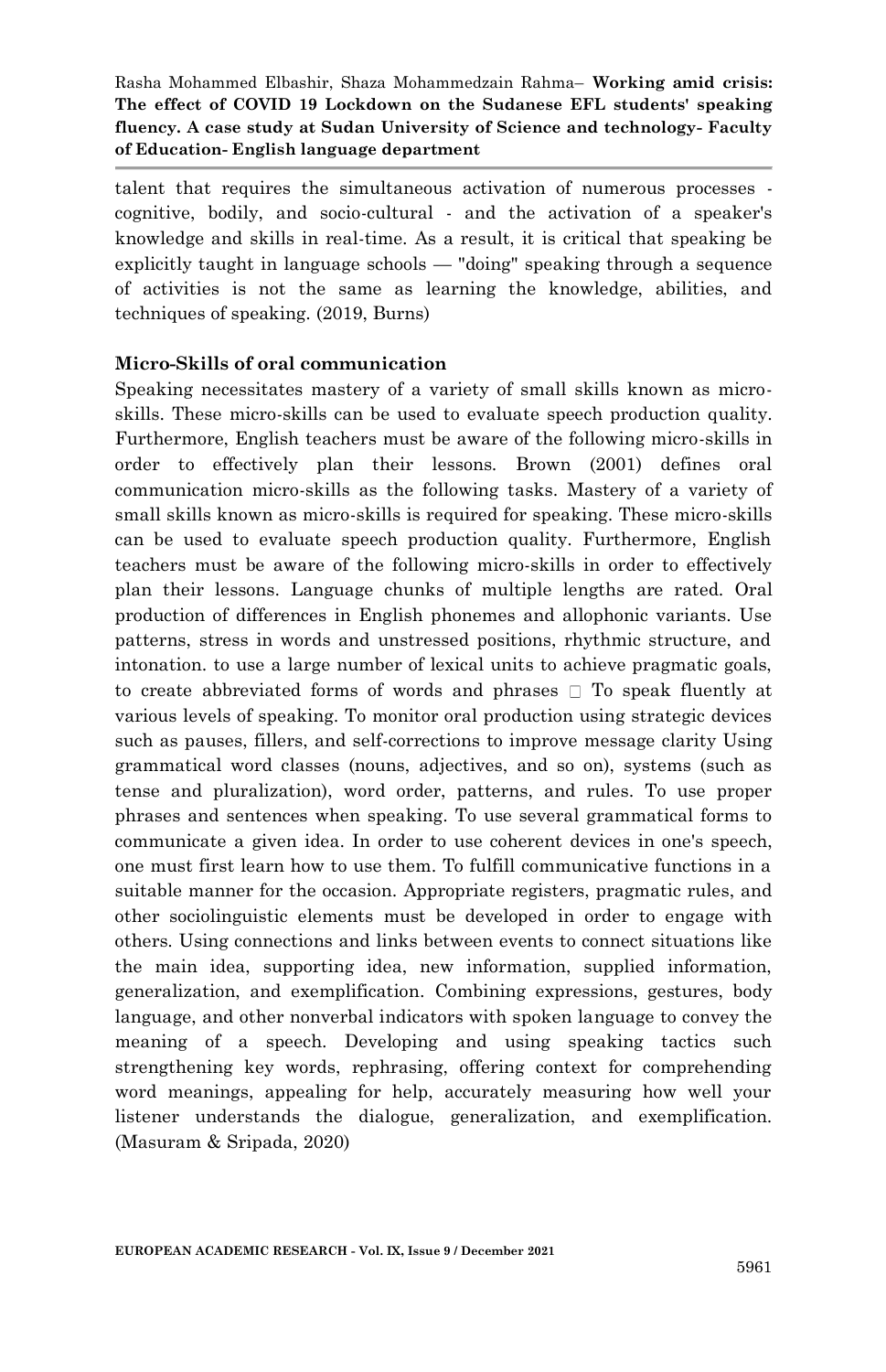## **Principals of teaching speaking skills**

According to Anuradha et al (2014), the following are the principles of teaching speaking skills: to encourage students to speak up right away. If not, be patient with students who simply repeat what they say as soon as possible and without having to wait until she teaches them a set of words, phrases, or sentences; if a student responds to a question with a single word, accept it for the time being; allow students to actively participate in the conversation using whatever English knowledge they have; and allow learners to make errors and mistakes at the beginning. Interruptions and corrections impede fluency and discourage learners from completing any task or topic without difficulty; propose structures/words and have students use them in a variety of situations; drill as much as possible; and encourage students to use the back-chaining or tail-forwarding approach to combine more than 10 sentences to construct lengthy sentences, organize role play and pair work as much as possible, and supervise the learners to correct the active learners and activate the passive ones, be well prepared in terms of lesson planning, activities, and tasks ahead of time, and allow learners to make mistakes and errors in the early stages. In addition, keep in mind that interruptions and corrections stifle learning and discourage students.

(Hussain, 2017)

## **Teaching-Speaking cycle**

Taking some of the previous ideas and expanding on them to plan a comprehensive and sequential series of speaking activities based on the teaching-speaking cycle (Goh and Burns, 2012, p. 153). The model's goal is to highlight a few key elements that teachers can use to help their students, such as developing fluency in meaning expression, using grammar flexibly to produce a diverse range of utterances that express meaning precisely, and so on. Using appropriate vocabulary and accurate language forms relevant to their speaking needs, understand and apply social and linguistic communication rules in a variety of contexts, manage and self-regulate their own speaking development, increase understanding of genre and genre structures, and increase metacognitive awareness of EFL speaking (Burns, 2019)

# **METHODOLOGY**

## **Problem of the study**

The study compared students who took speaking classes before the COVID 19 Pandemic lockdown to those who took them after the lockdown. Speaking is regarded as one of the cornerstones of language acquisition. The abrupt shift to online learning has presented many universities with the challenge of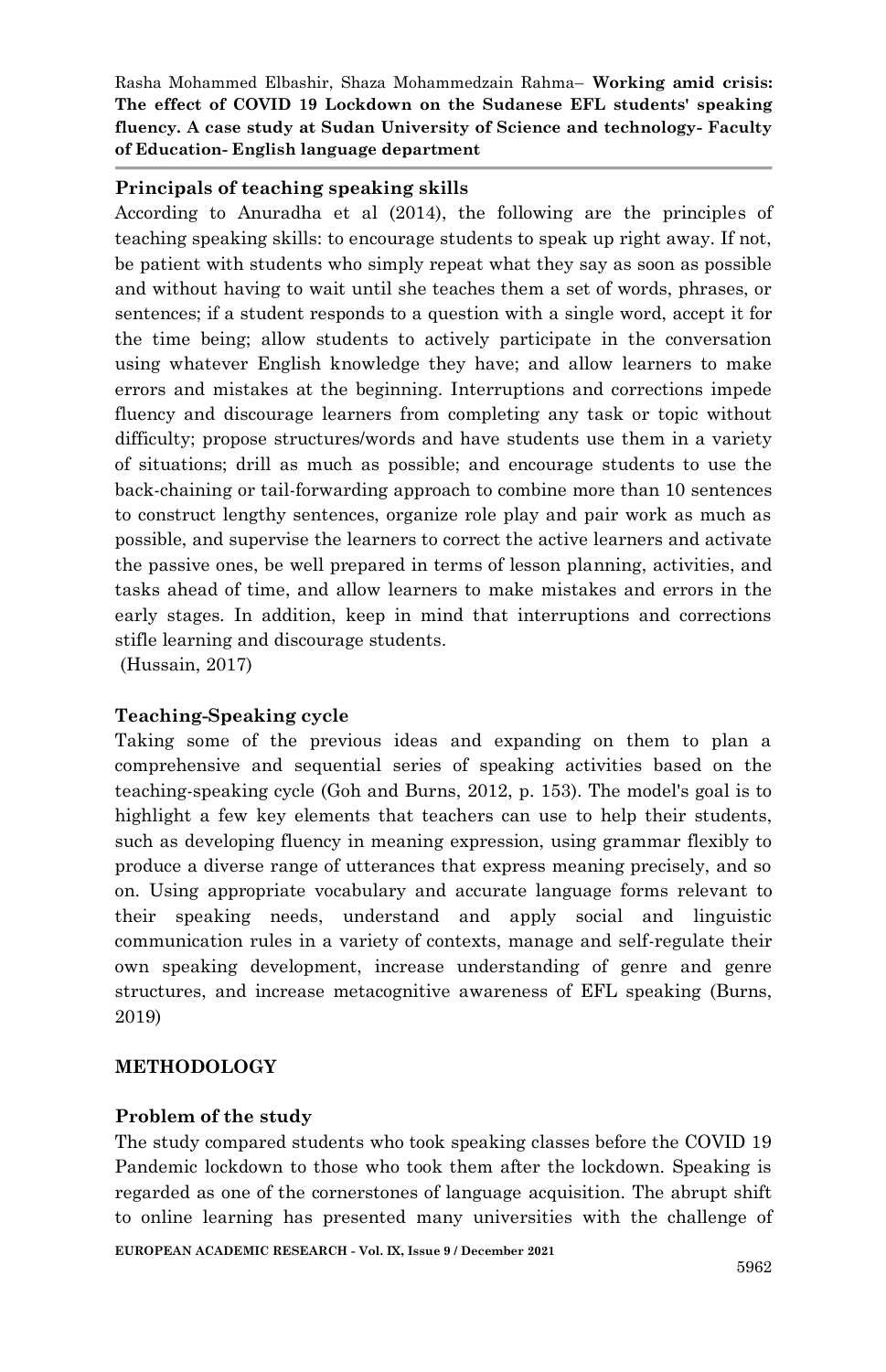internet accessibility. Sudan University of Science and Technology was a pioneer in adopting Moodle and WhatsApp groups, but students encountered numerous difficulties connecting to the sessions and groups. Speaking, unlike other English language skills, has a distinct nature that is dependent on direct communication between the teacher and students as well as between the students themselves. As a result, the researchers would like to learn about the impact of the COVID 19 lockdown on Sudanese EFL students at Sudan University of Science and Technology's Faculty of Education, English Language Department, First Year.

# **Question of the study**

What is the impact of COVID 19 lockdown on the Sudanese EFL students' speaking fluency?

# **Hypothesis of the study**

COVID 19 lockdown has a negative effect on the Sudanese EFL students speaking skills.

# **Population of the study**

This study focuses on Sudanese EFL first-year students at Sudan University of Science and Technology's Faculty of Education's English Language Department. The study's sample size is 30 Sudanese EFL students. It is divided into two groups: those who completed the Speaking skills course prior to the COVID 19 pandemic lockdown in the academic year 2019/2020, and those who completed it after the lockdown in the academic year 2020/2021.

## **Data analysis**

## **Cronbach's alpha method: -**

Where reliability was calculated using Cranach's alpha equation shown below:

Reliability coefficient = 
$$
\frac{n}{n-1} \times \frac{1-\text{Total variations questions}}{\text{variation total grades}}
$$

$$
Validity = \sqrt{\frac{n}{n-1} + \frac{1 - \text{Total variations questions}}{\text{variation total grades}}}
$$

Cronbach's alpha coefficient  $= (0.78)$ , a reliability coefficient is high and it indicates the stability of the scale and the validity of the study.

Validity coefficient is the square root of the reliability coefficient is (0.88), and this shows that there is a high sincerity of the scale and that the benefit of the study.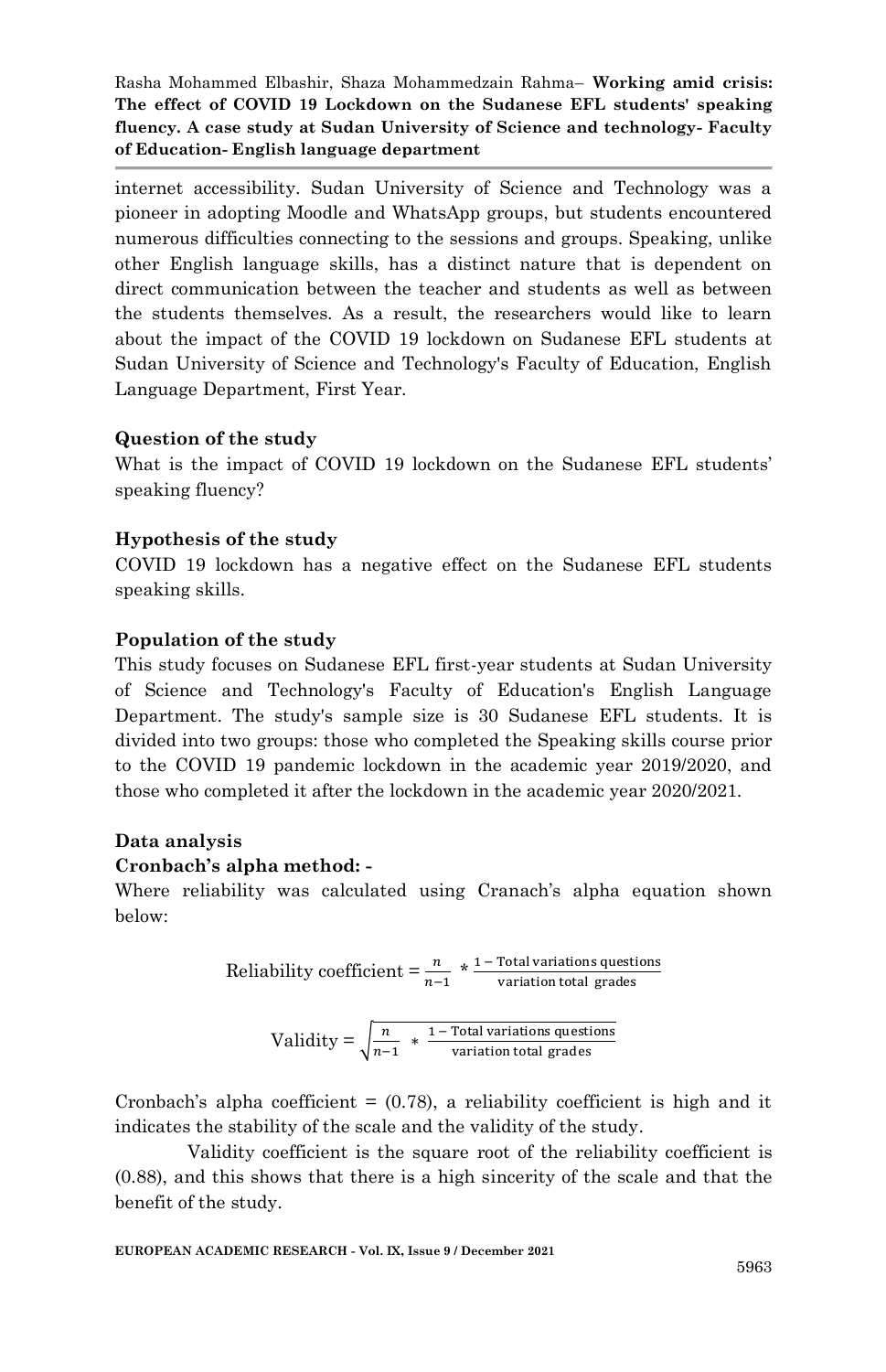| Table (1) illustrates of the Cranbach's alpha method for the test |                                                         |             |          |  |  |
|-------------------------------------------------------------------|---------------------------------------------------------|-------------|----------|--|--|
| No.                                                               | Statement                                               | reliability | Validity |  |  |
| Pre-test grades for speaking skill before Corona Virus            |                                                         | 0.70        | 0.83     |  |  |
|                                                                   | Post-test grades for speaking skill during Corona Virus | 0.79        | 0.89     |  |  |
| Total                                                             |                                                         | 0.78        | 0.88     |  |  |

Source: IPM SPSS 24 package

#### **Table (2) illustrates the frequency and percentage for the Pre-test grades for speaking skill before Corona Virus**

| Valid   | Frequency | Percent |
|---------|-----------|---------|
| Pass    | 29        | 96.7%   |
| Failure |           | 3.3%    |
| Total   | 30        | 100.0%  |

Source: IPM SPSS 24 package



Source: prepared by the researcher of the excel 2016

Table (2) illustrates the views of the distribution of the Before COVID 19sample by the statement as follows before pass by  $(96.7%)$  and failure by (3.3%).

## **Table (3) t-test result showing group means of the Pre-test grades for speaking skill before Corona Virus**

|    | Mean  | Std.<br>deviation | $\mathbf{r}$<br>test<br>– | Df | Sig. | Scale |
|----|-------|-------------------|---------------------------|----|------|-------|
| 30 | 22.17 | 3.91              | 10.030                    | 29 | 0.00 | Pass  |

Source: IPM SPSS 24 package

The value of (T) test calculated to signify the differences between the numbers of individuals of the study for the hypothesis was (10.030) with signify value (0.000) which is less than the level of significant value (0.05) These refer to the existence of differences statistically for the Pass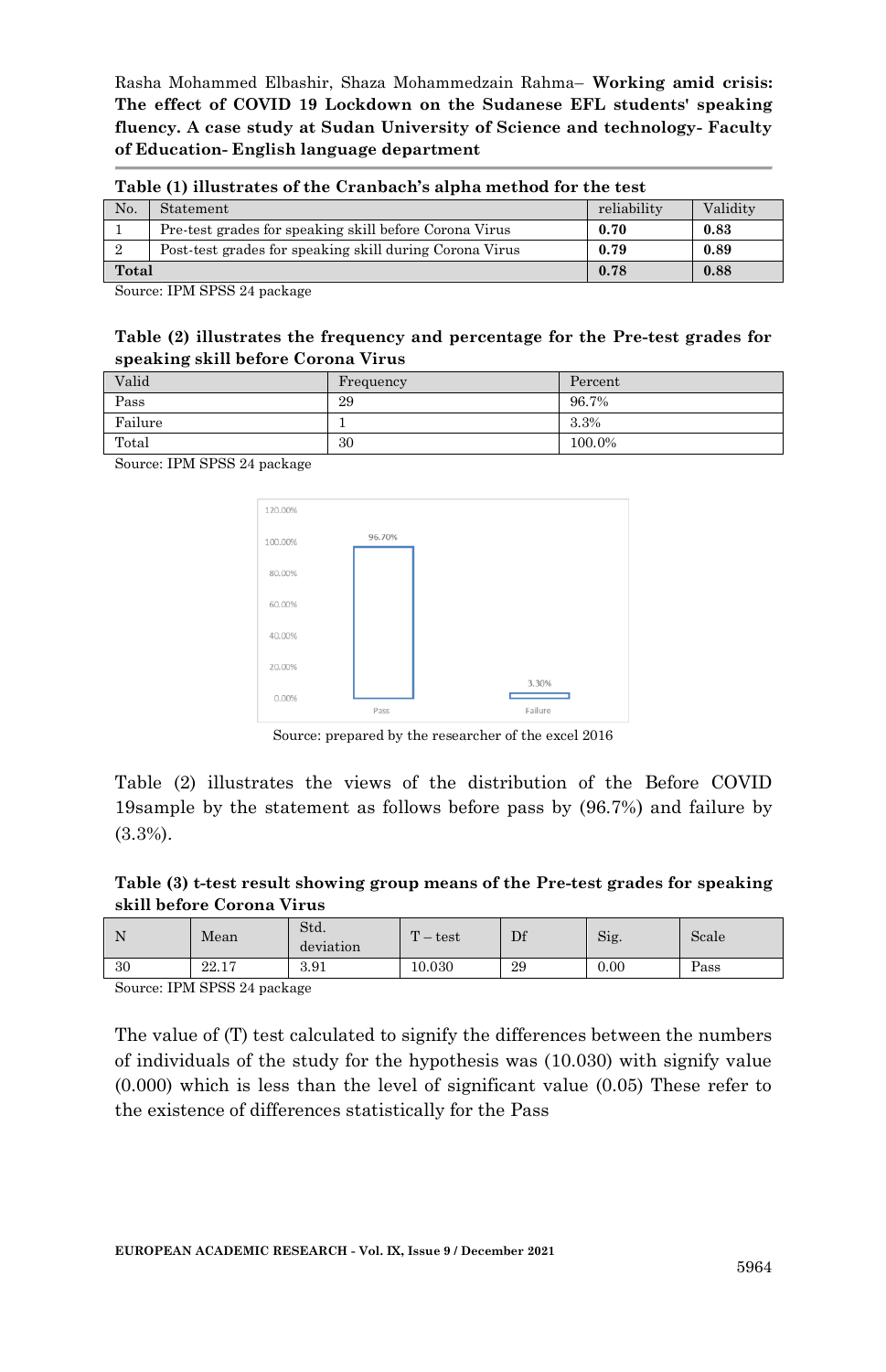**Table (4) illustrates the frequency and percentage for the Post-test grades for speaking skill during Corona Virus**

| Valid   | Frequency | Percent |
|---------|-----------|---------|
| Pass    | 30        | 100.0%  |
| Failure | υ         | $0.0\%$ |
| Total   | 30        | 100.0\$ |

Source: IPM SPSS 24 package



Source: prepared by the researcher of the excel 2016

Table (4) illustrates the views of the distribution of the BEFORE COVID 19sample by the statement as follows before pass by  $(100.0\%)$  and failure by  $(0.0\%)$ .

#### **Table (5) t-test result showing group means of the** Post-test grades for speaking skill during Corona Virus

| . . | Mean  | Std.<br>deviation | $\mathbf{m}$<br>test<br>– | Df | Sig. | Scale |
|-----|-------|-------------------|---------------------------|----|------|-------|
| 30  | 22.17 | 3.39              | 1.564                     | 29 | 0.00 | Pass  |

Source: IPM SPSS 24 package

The value of (T) test calculated to signify the differences between the numbers of individuals of the study for the hypothesis was (11.564) with signify value (0.000) which is less than the level of significant value (0.05) These refer to the existence of differences statistically for the pass.

| Table (6) illustrates the frequency and percentage for the pre-test ad post-test |  |  |
|----------------------------------------------------------------------------------|--|--|
|----------------------------------------------------------------------------------|--|--|

| Valid   | Pre-teat  |         | Post-test |         |  |
|---------|-----------|---------|-----------|---------|--|
|         | Frequency | Percent | Frequency | Percent |  |
| Pass    | 29        | 96.7%   | 30        | 100.0%  |  |
| Failure |           | 3.3%    |           | $0.0\%$ |  |
| Total   | 30        | 100.0%  | 30        | 100.0\$ |  |

Source: IPM SPSS 24 package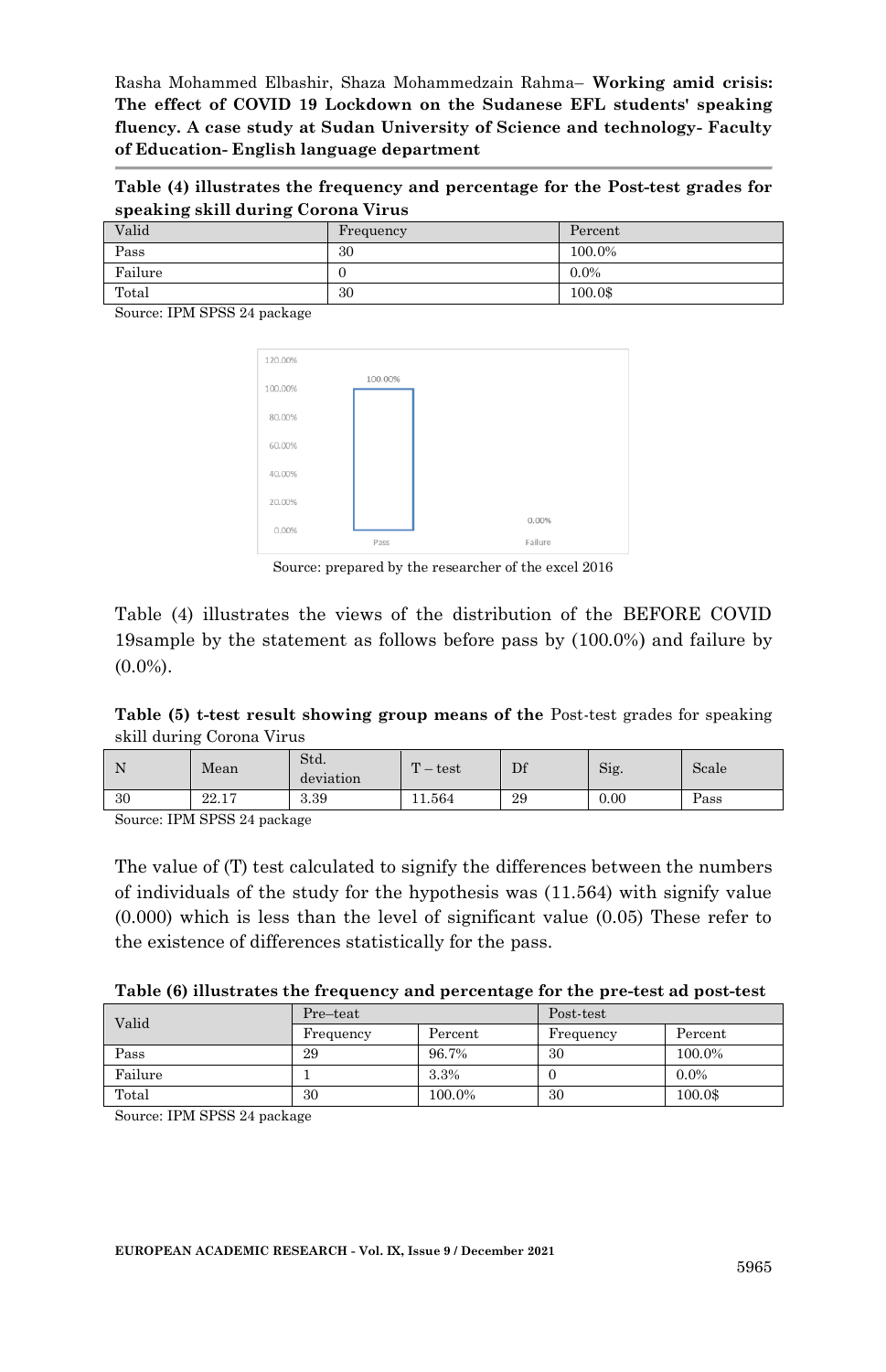

Source: prepared by the researcher of the excel 2016

Table (6) illustrates the views of the distribution of the Before COVID 19 sample by the statement as follows pre-test pass by  $(96.7%)$  and failure by  $(3.3\%)$  and **post-test** pass by  $(100.0\%)$  and failure by  $(0.00\%).$ 

| Table (7) t-test result showing group means of the pre-test ad post-test |  |  |
|--------------------------------------------------------------------------|--|--|
|--------------------------------------------------------------------------|--|--|

|           | Mean  | Std.<br>deviation | $T - test$ | Df | Sig. | Significant |
|-----------|-------|-------------------|------------|----|------|-------------|
| Pre-test  | 22.17 | 3.914             | 0.000      | 29 | 1.00 | Significant |
| Post-test | 22.17 | 3.395             |            |    |      |             |
| $\sim$    |       |                   |            |    |      |             |

Source: IPM SPSS 24 package

The value of (T) test calculated to signify the differences between the numbers of individuals of the study for the hypothesis was (0.00) with signify value (1.00) which is great than the level of significant value (0.05) These refer to no existence statistically differences between pre-test and post-test.

## **DISCUSSION**

COVID 19 Pandemic had a significant impact on the entire world, including the education sector. The purpose of this study is to shed light on the impact of the COVID 19 lockdown on EFL students' fluency in speaking skills. The main question seeks to ascertain the impact of the COVID 19 lockdown on the speaking fluency of EFL students.

Sudan has been undergoing a number of conflicts, including political crises since the beginning of the revolution in 2019, environmental crises such as the flood in 2020, and health issues such as the COVID 19 pandemic, which has lasted since March 2020. In contrast to other countries due to the Coronavirus pandemic, many schools and universities adopted eLearning techniques as an alternative to offline and face-to-face classes; however, this did not occur in Sudan. Except for one university, Sudan University of Science and Technology (SUST) (A. H. Ibrahim, 2021), which is the place of this study, SUST, as a pioneer in the field of technology, was the sole university to switch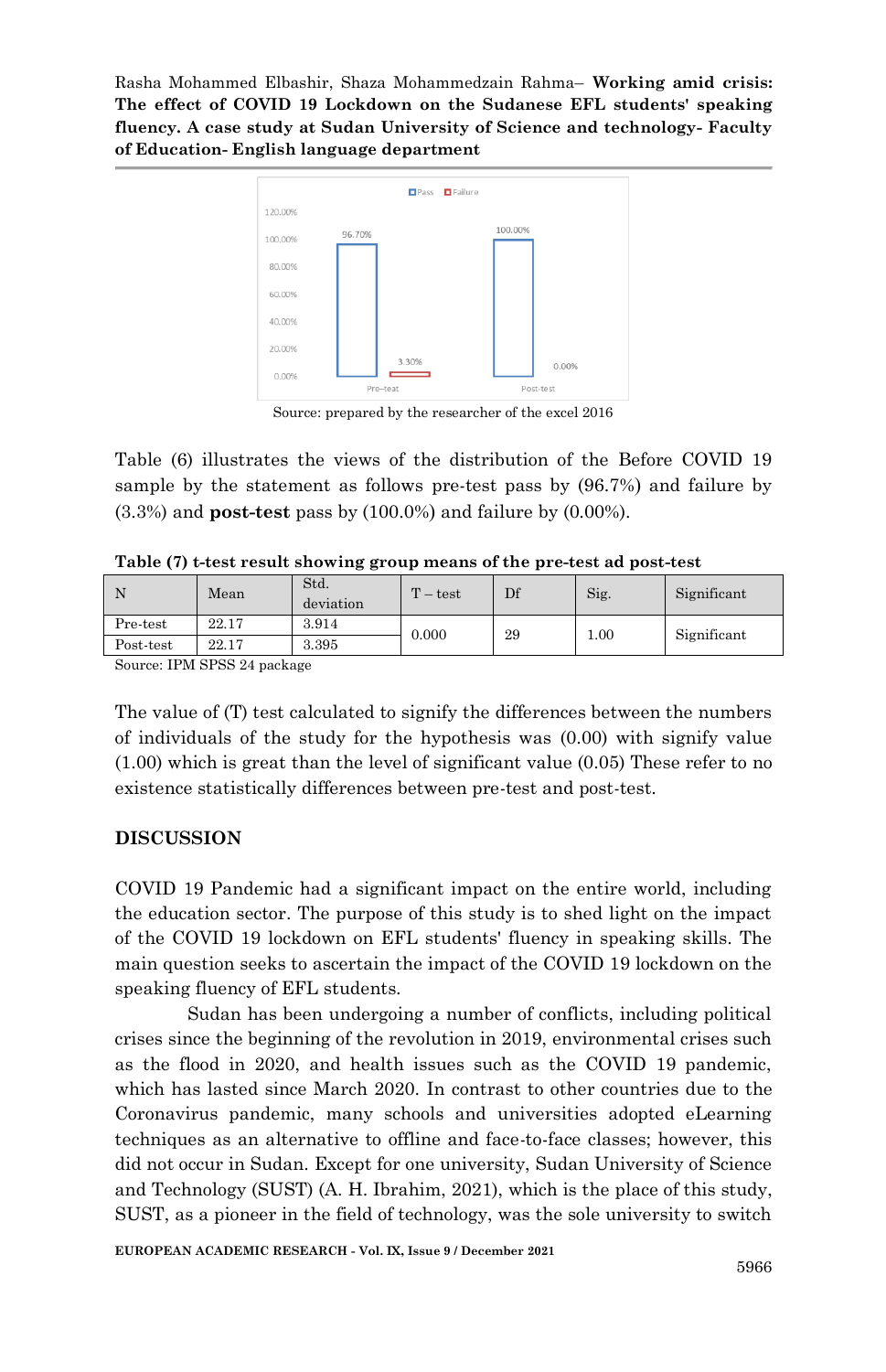to remote learning as soon as the lockdown began, as previously reported. When Covid 19 spread across the country, SUST decided to alternate face-toface lecturing with virtual ones, and English Language Department as part of the University did the same, using the educational platform (Moodle) and a WhatsApp group for each subject to make communication with students easier. The researchers wish they could say the procedure went smoothly, but students experienced numerous challenges that hindered them from transitioning to online education, such as weak networks in rural areas outside of Khartoum, Sudan's capital. Due to the poor economic situation and the pandemic, some students lacked smartphones and were unable to get one. It was impossible to teach Speaking skills or even record sessions. As a result, the teacher postponed the course until the end of the lockdown so that he could teach them face to face.On the other hand, Sudan has around 36 governmental universities that have not been delivering online learning in the era of the covid19 pandemic. and it offers only for master students. and it is only available to master's students. There is a need to introduce online learning through Blackboard on a regular and proper basis in order to overcome all deficiencies and create a more motivated and effective online learning environment. (Almekhlafy, S.2020). As English teachers, the researchers advocate for more research into the impact of the lockdown on other aspects and skills of English language teaching and learning.

# **FINDINGS**

When comparing the results of the controlled group and the experimental group test, the researchers found that the experimental group scores were higher than the controlled group scores, who studied after the lockdown. Thus, the hypothesis stating that the COVID 19 lockdown has a negative impact on the Sudanese speaking fluency is disapproved. The researchers can attribute this to the course's nature; unlike other academic courses, students can always practice speaking English inside and outside of the classroom. With the advancement of technology, students can now attend classes online and form friendships with native speakers through various social media applications such as WhatsApp and Facebook. Telegram and Twitter.

## **Recommendations of the study**

More research, on the other hand, is required to determine the impact of the COVID 19 Pandemic on English learners' performance in terms of Reading, Writing, and Listening main and subskills, as well as other aspects of English as a foreign language learning and teaching. One of the study's limitations is that it only examined a small sample of Sudanese EFL students at Sudan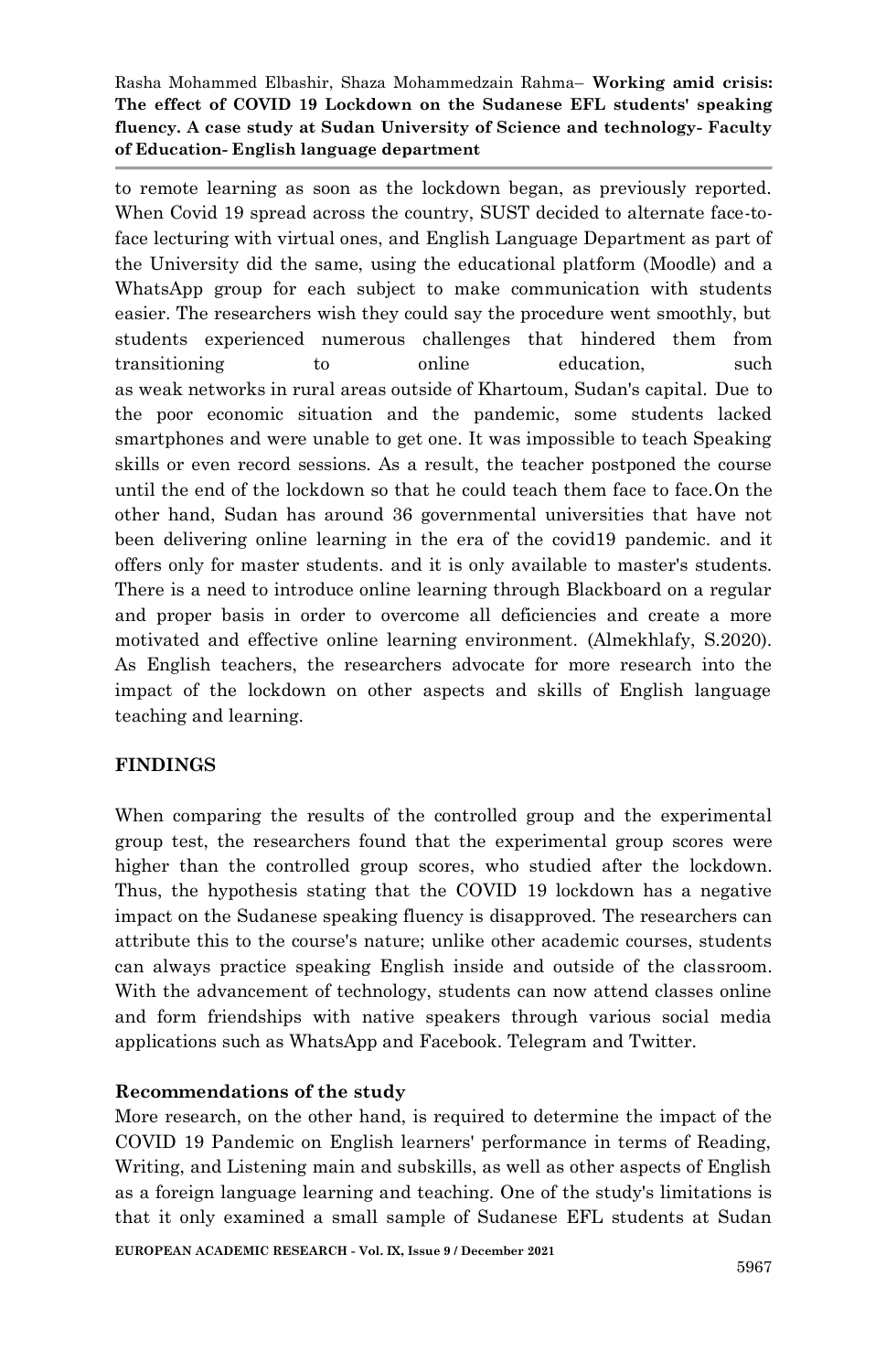University of Science and Technology's Faculty of Education; a larger sample could be drawn from other Sudanese universities. More efforts should be made by the ministry of general and higher education to develop Sudan's infrastructure and educational technology.

# **CONCLUSION**

In this study, the researchers attempted to answer a main question. aim is to see the impact of lockdown on the performance of the Sudanese EFL students in Speaking fluency. Researchers suggest that the lockdown has affected negatively on the students speaking fluency. The researchers can determine that the speaking scores on the experimental test are greater than those on the controlled test. Researchers can tell that. because of the structure of the course, the psychological impact of the lockdown, and the fear of the COVID 19 Pandemic. There were also technological challenges and student demotivation, in addition to a lack of instructor preparation.

# **BIBLIOGRAPHY:**

- 1. Abas, I. M. Y., Alejail, I. I. E. M., & Ali, S. M. ,2021. Anxiety among the Sudanese university students during the initial stage of COVID-19 pandemic. *Heliyon*, *7*(3), e06300[. https://doi.org/10.1016/j.heliyon.2021.e06300](https://doi.org/10.1016/j.heliyon.2021.e06300)
- 2. Almaiah, M. A., Al-Khasawneh, A., & Althunibat, A. 2020. Exploring the critical challenges and factors influencing the E-learning system usage during COVID-19 pandemic. *Education and Information Technologies*, *25*(6), 5261–5280. https://doi.org/10.1007/s10639-020-10219-y
- 3. Alzamil, A. 2021.Teaching English Speaking Online versus Face-to-Face: Saudi Students' Experience during the COVID-19 Pandemic. *Arab World English Journal, 12* (1) 19-27. DOI:<https://dx.doi.org/10.24093/awej/vol12no1.2>
- 4. Almekhlafy, S., 2020. *Online learning of English language courses via blackboard at Saudi universities in the era of COVID-19: perception and use | Emerald Insight.* [online] Emerald.com. Available at: <https://www.emerald.com/insight/content/doi/10.1108/PRR-08-2020- 0026/full/html> [Accessed 10 November 2021].
- 5. Atmojo, A. and Nugroho, A. 2020, EFL Classes Must Go Online! Teaching Activities and Challenges during the COVID-19 Pandemic in Indonesia. *Register Journal*, Vol 13, No 1, pp.50. DOI: 10.18326/rgt.v13i1.49-76
- 6. Bin Tahir. 2011. TEACHING ENGLISH AS FOREIGN LAGUANGE (TEFL) ―TEACHING SPEAKING EFFECTIVELY.‖ POSTGRADUATE PROGRAM ENGLISH DEPARTMENT State university of Makassar available at: [https://www.academia.edu/8491040/TEACHING\\_SPEAKING\\_EFFECTIVELY](https://www.academia.edu/8491040/TEACHING_SPEAKING_EFFECTIVELY)